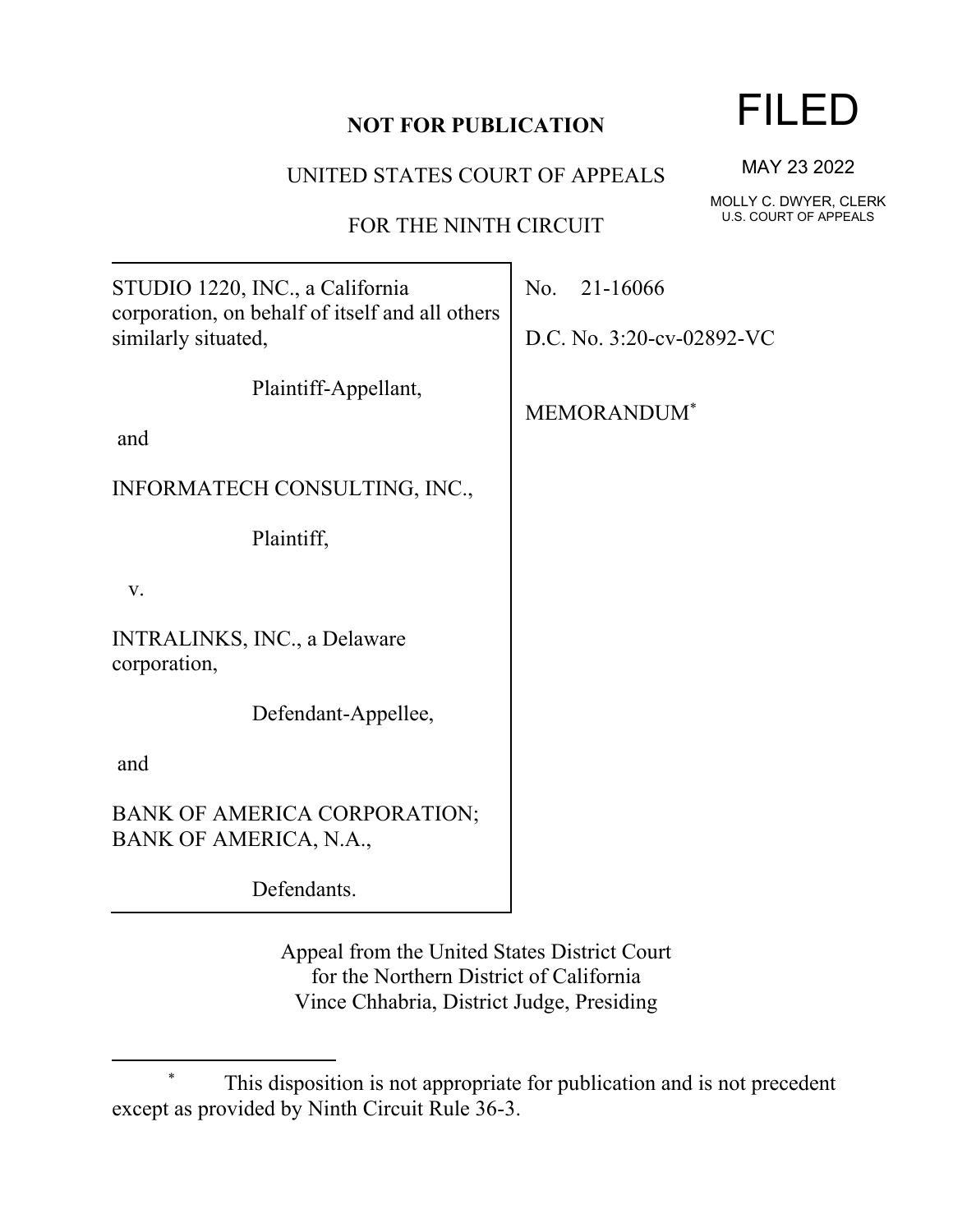## Submitted May 19, 2022\*\* Pasadena, California

Before: OWENS and BRESS, Circuit Judges, and FITZWATER,\*\*\* District Judge.

Studio 1220, Inc. appeals the district court's order under Federal Rule of Civil Procedure 12(b)(6) dismissing its fraudulent concealment claim against Intralinks, Inc. The district court had jurisdiction under 28 U.S.C. § 1332, and we have jurisdiction under 28 U.S.C. § 1291. We review the grant of a motion to dismiss de novo. *Nguyen v. Endologix, Inc.*, 962 F.3d 405, 413 (9th Cir. 2020). We affirm.

1. The district court correctly concluded that Studio 1220 failed to plead a fraudulent concealment claim against Intralink*s. See United States v. Corinthian Colls.*, 655 F.3d 984, 991-92 (9th Cir. 2011) (requiring, under Federal Rule of Civil Procedure 9(b), claims for fraudulent concealment to be pleaded with particularity). Under California law, a duty of disclosure arises in four circumstances: (1) "the defendant is in a fiduciary relationship with the plaintiff," (2) "the defendant had exclusive knowledge of material facts," (3) "the defendant actively conceals a material fact," or (4) "the defendant makes partial representations but also suppresses some material facts." *L.A. Mem'l Coliseum Comm'n v. Insomniac, Inc*.,

The panel unanimously concludes this case is suitable for decision without oral argument. *See* Fed. R. App. P. 34(a)(2).

The Honorable Sidney A. Fitzwater, United States District Judge for the Northern District of Texas, sitting by designation.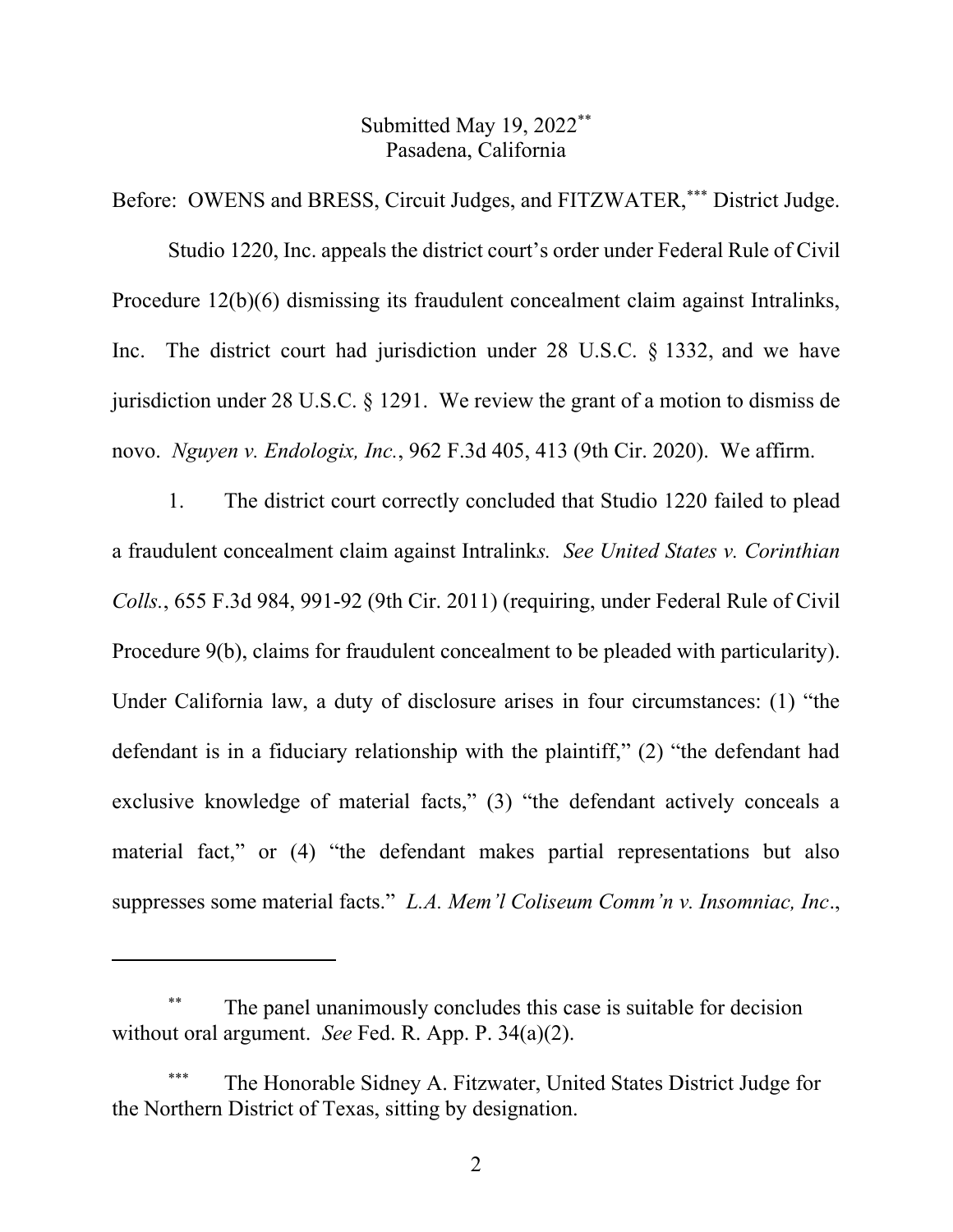182 Cal. Rptr. 3d 888, 909 (Ct. App. 2015) (citation omitted). The last three theories "generally presuppose[] a relationship grounded in some sort of transaction between the parties." *Id*. (citation, internal quotation marks, and emphasis omitted). "Where . . . a sufficient relationship or transaction does not exist, no duty to disclose arises even when the defendant speaks." *Bigler-Engler v. Breg, Inc*., 213 Cal. Rptr. 3d 82, 114 (Ct. App. 2017).

Here, Studio 1220 has not pleaded the required fiduciary or transactional relationship with Intralinks. Studio 1220 merely used Intralinks's platform to submit its loan application to Bank of America. Studio 1220 did not have any direct agreement or relationship with Intralinks, and for a fraudulent concealment claim, the actionable conduct "must necessarily arise from direct dealings between the plaintiff and the defendant." *Id.* at 113. Studio 1220 did not sufficiently plead this required element of its claim.

The district court also correctly rejected Studio 1220's claim that the April 6, 2020 email created a transactional relationship with Intralinks. The April 6 email was sent by Bank of America using Intralinks's software platform. And regardless, "a commercial relationship between [the defendants], on the one hand, and the